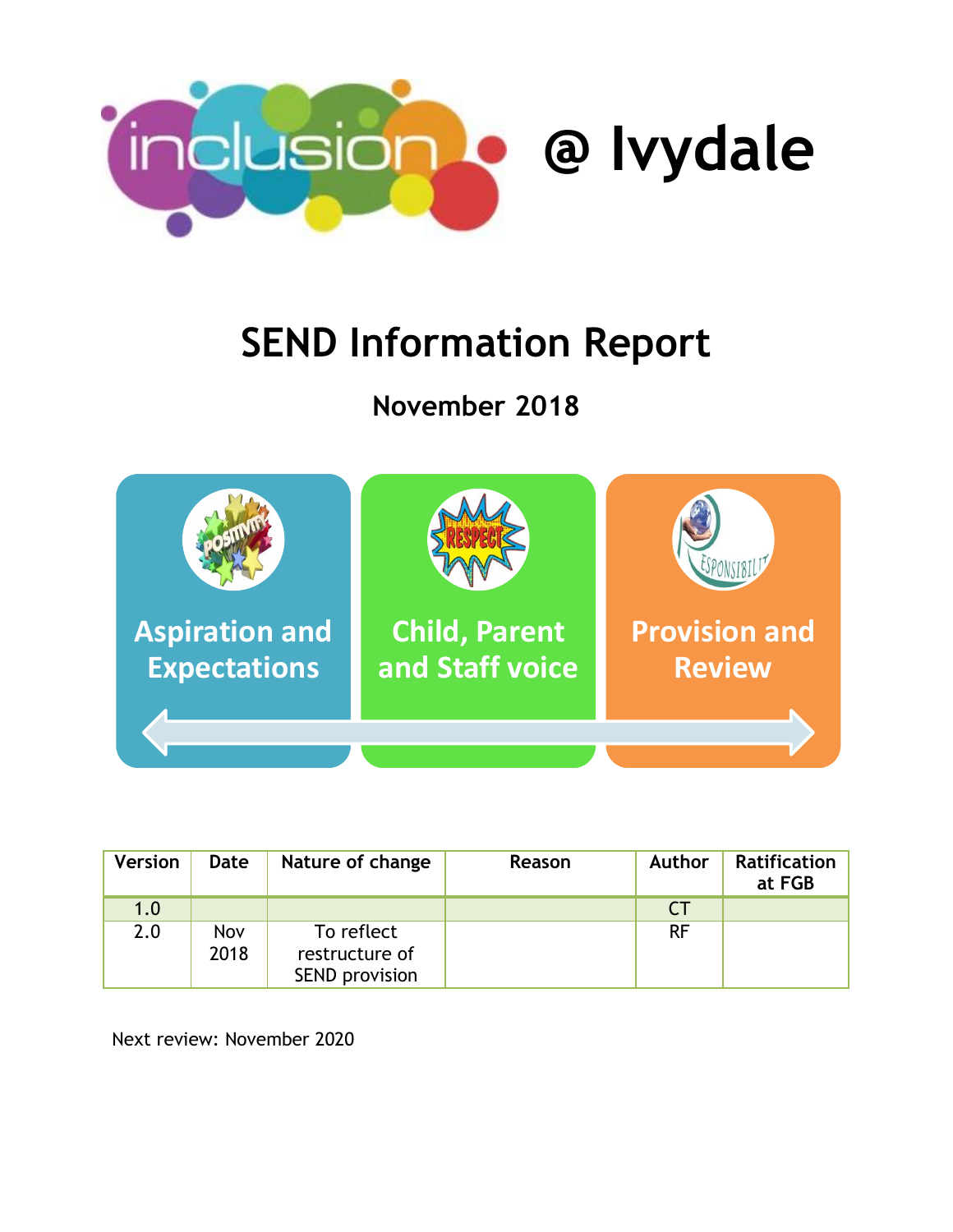Ivydale currently provides additional and/or different provision for a range of needs; In line with the SEND Code of Practice, these are grouped into four categories:

- Communication and interaction, for example, autistic spectrum disorder, Asperger's Syndrome, speech and language difficulties
- Cognition and learning, for example, dyslexia, dyspraxia,
- Social, emotional and mental health difficulties, for example, attention deficit hyperactivity disorder (ADHD),
- Sensory and/or physical needs, for example, visual impairments, hearing impairments, processing difficulties, epilepsy

# **Identifying SEND**

The purpose of identification is to work out what is the most effective action for us to take in meeting their individual profile of strengths and needs.

We assess each pupil's current skills and levels of attainment on entry, which will build on previous settings and Key Stages, where appropriate. Class teachers will make regular assessments of progress for all pupils and identify those whose progress:

- Is significantly slower than that of their peers starting from the same baseline
- Fails to match or better the child's previous rate of progress
- Fails to close the attainment gap between the child and their peers
- Widens the attainment gap

This may include progress in areas other than attainment, for example, social needs.

Slow progress and low attainment will not automatically mean a pupil is recorded as having SEN. There are other areas that are not SEN but which may impact on progress and achievement. We take into account of all of these factors in determining whether a child has SEN. These include:

- Disability (the Code outlines the 'reasonable adjustment' duty that we have, these alone do not mean a child has SEN)
- Attendance and punctuality
- Health and welfare
- English as an additional language (EAL)
- Being in receipt of the Pupil Premium Grant
- Being a Looked After Child (LAC)

'Behaviour' is no longer a need under the Code. When identifying how best to support a child presenting with distressed behaviour, we focus on understanding the underlying reasons for the child's behaviour and addressing these, not focusing on behaviour alone.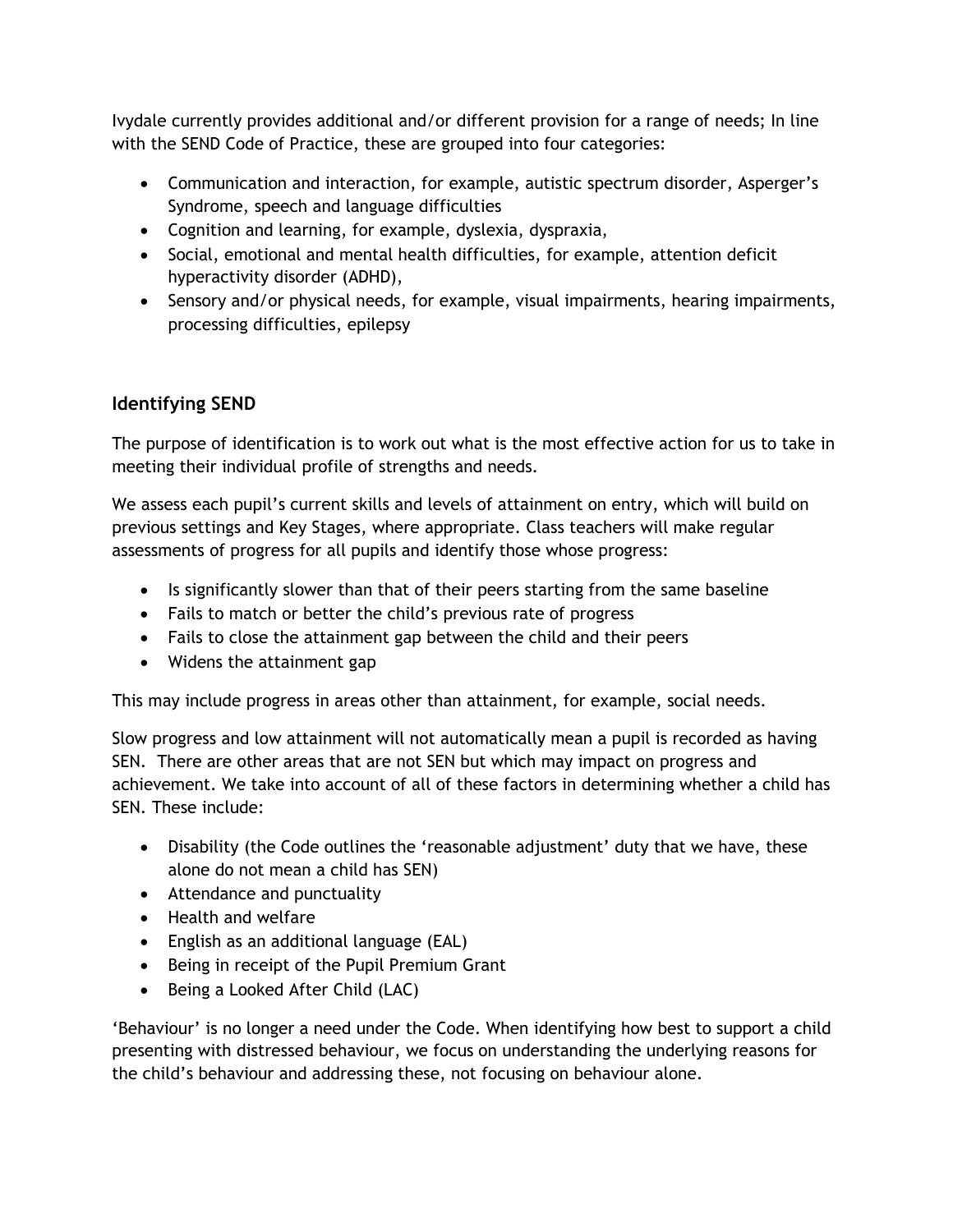We use a range of strategies to identify children who have SEN. Some children come to school with their needs already identified by their previous setting/school or specialists working with them (e.g. community pediatrics, Speech and Language Therapy and so on). We contact these practitioners to find out what goals they have been working towards, how the child has responded and what needs to happen next.

For other children, we first provide high quality teaching and assess their response to this. It is only when children don't make the expected progress after having had high quality teaching that we start to further assess whether the child has SEN. For example, we may observe them in class and analyse their work for errors – e.g. their spelling mistakes – to work out what might be holding them back. We also use specialist assessments to help us pinpoint specific needs (e.g. we use a computer-based screener called XXX to help identify dyslexia). Most importantly, we talk with the child and their parent/carer about their learning.

### **Consulting and involving pupils and parents**

We will have an early discussion with the pupil and their parents when identifying whether they need special educational provision. These conversations will make sure that:

- Everyone develops a good understanding of the pupil's areas of strength and difficulty
- We take into account the parents' concerns
- Everyone understands the agreed outcomes sought for the child
- Everyone is clear on what the next steps are

We will formally notify parents when it is decided that a pupil will receive SEN support.

# **A Graduated Approach to Learning Support and SEND**

At Ivydale, we offer three levels or 'waves' of learning support. Almost all children, whether they have SEN or not, will move between these three waves during their time with us, in response to their changing needs.

*Wave 1: Universal provision* It is essential to note that all teachers at Ivydale are teachers of SEND, and a child is only considered to have SEND if they do not make adequate progress once they have had experience of high quality teaching within the classroom (Wave 1 provision). Our teachers and support staff provide Quality First Teaching, and in doing so, enable the vast majority of children make good progress from their individual starting points.

In line with the SEND Code of Practice, all teachers are responsible and accountable for the progress and development of the children in their class, including those children who access some support from teaching assistants (TAs). High quality teaching, differentiated for individual children, is the first step in responding to all children who may or may not have SEND.

At wave 1, we make the following adaptations to ensure all pupils' needs are met: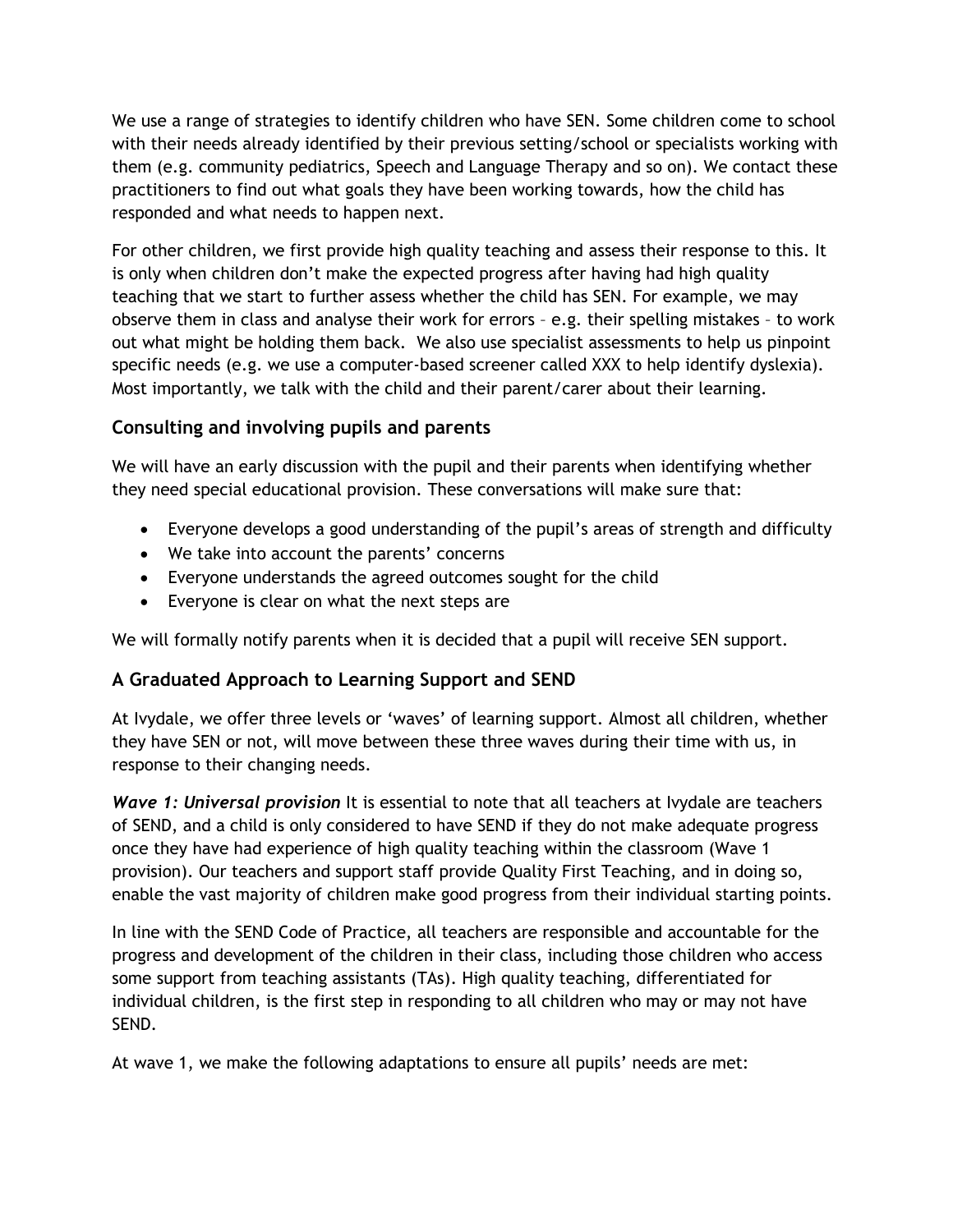- Differentiating our curriculum to ensure all pupils are able to access it, for example, by grouping, 1:1 work, teaching style, content of the lesson, etc.
- Adapting our resources and staffing
- Using recommended aids, such as laptops, coloured overlays, visual timetables, larger font, etc.
- Differentiating our teaching, for example, giving longer processing times, pre-teaching of key vocabulary, reading instructions aloud, etc.

The school's internal monitoring systems ensure we continually review the quality of what we offer children (including for those children at risk for underachievement).

These systems include:

- regular observations of teaching as part of the school's Professional Learning Partnership cycle
- work scrutinies
- learning walks
- parent-teacher meetings
- pupil progress meetings

Through the structure of SENCOs and Assistant Head Teachers linked to each phase (Foundation Stage, Phase 1 [Y1-3] and Phase 2 [Y4- 6]), we support every teacher's understanding of strategies to support all our children's learning needs.

If a child is not making expected progress, our teachers will consider the whole child in context and adapt their teaching to meet that child's need. To help overcome a child's barriers to progress, the teacher should consult with the child and their family, their teacherpartners in the same year group and the Phase's inclusion team (Phase SENCo and Assistant Head, Pastoral manager, learning mentor and Deputy for Inclusion).

*Wave 2: Targeted provision* The teacher and phase inclusion team consider all of the information gathered about the child's progress and their specific barriers to learning. The decision is then taken to provide additional or different support for that child, above what would be expected through high quality differentiated teaching. This is referred to as Wave 2 provision as it is targeted at a specific group of children and draws on extra resources within the school. It should be noted that all Wave 2 provision is time-framed and reviewed for impact.

Additional provision at Wave 2 could include:

- Small group interventions in specific subject areas led by one of our Raising Attainment Teachers
- Individual/small group interventions and in-class support from our English as an Additional Language specialist
- Individualised/small group interventions directed by our Speech and Language therapist and provided by a specialist TA.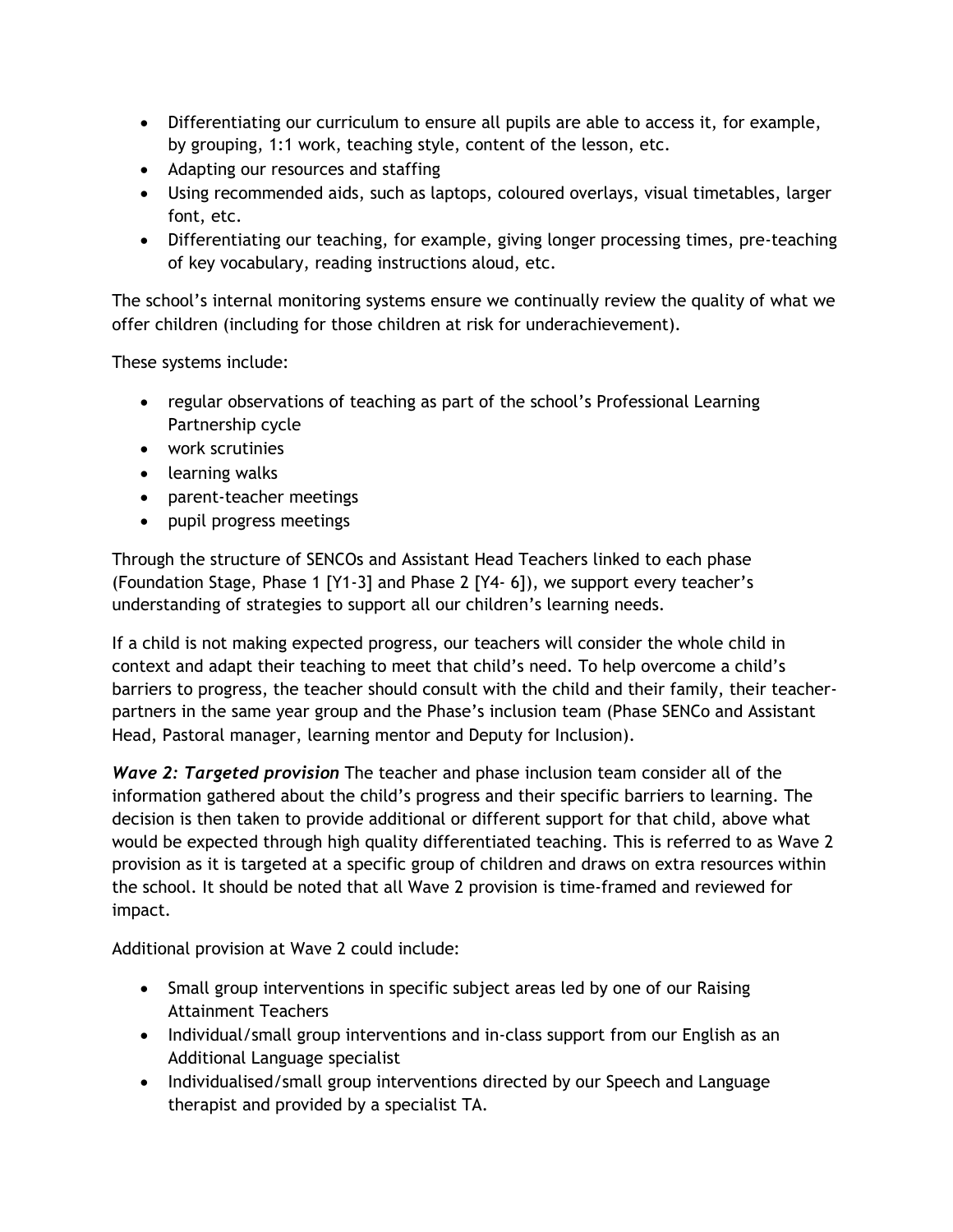Mentoring (group/individual) and therapeutic interventions led by our Learning mentor team

*Wave 3: Specialist provision* If a child's needs require a more intensive level of support than can be provided at Wave 2, the class or subject teacher will work with the SENCO to carry out a clear analysis of the pupil's needs. This will draw on:

- The teacher's assessment and experience of the pupil
- Their previous progress and attainment and behaviour
- The individual's development in comparison to their peers and national data
- The views and experience of parents
- The pupil's own views
- Advice from external support services, if relevant

The assessment will be reviewed regularly and follows the four-part cycle of **assess, plan, do, review.**

This may include the SENCO engaging external agency assessment and intervention support (e.g. from a Speech and Language Therapist or Educational Psychologist). External agency support is a Wave 3 provision.

The Phase SENCo will manage the case of any child receiving wave 3 intervention. This involves:

- $\bullet$  liaising with the external specialist(s)
- communicating targets with the teacher, child and parents;
- supporting the teacher to work towards the targets using our Assess-Plan-Do-Review cycle
- ensuring all necessary documentation is complete and up-to-date.

Through termly Pupil Profile meetings with the SENCo, parents/carers and children themselves are involved in giving their views on what is working, what needs to change and how.

A child who receives substantially or sustained additional and different provision to ensure they make adequate progress is considered to have SEND. The class teacher has overall responsibility for a child's outcomes, but is supported in the delivery of additional SEND provision by the phase SENCO and the Deputy for Inclusion who maintains a whole school overview of SEND provision through our provision management systems.

For children with multiple or highly complex SEND who are not making progress despite substantially or sustained additional and different provision; the school may apply to the local authority for an Educational Health Care needs assessment. This is the first step to getting an Education, Health and Care plan. An EHC plan can result in additional support and funding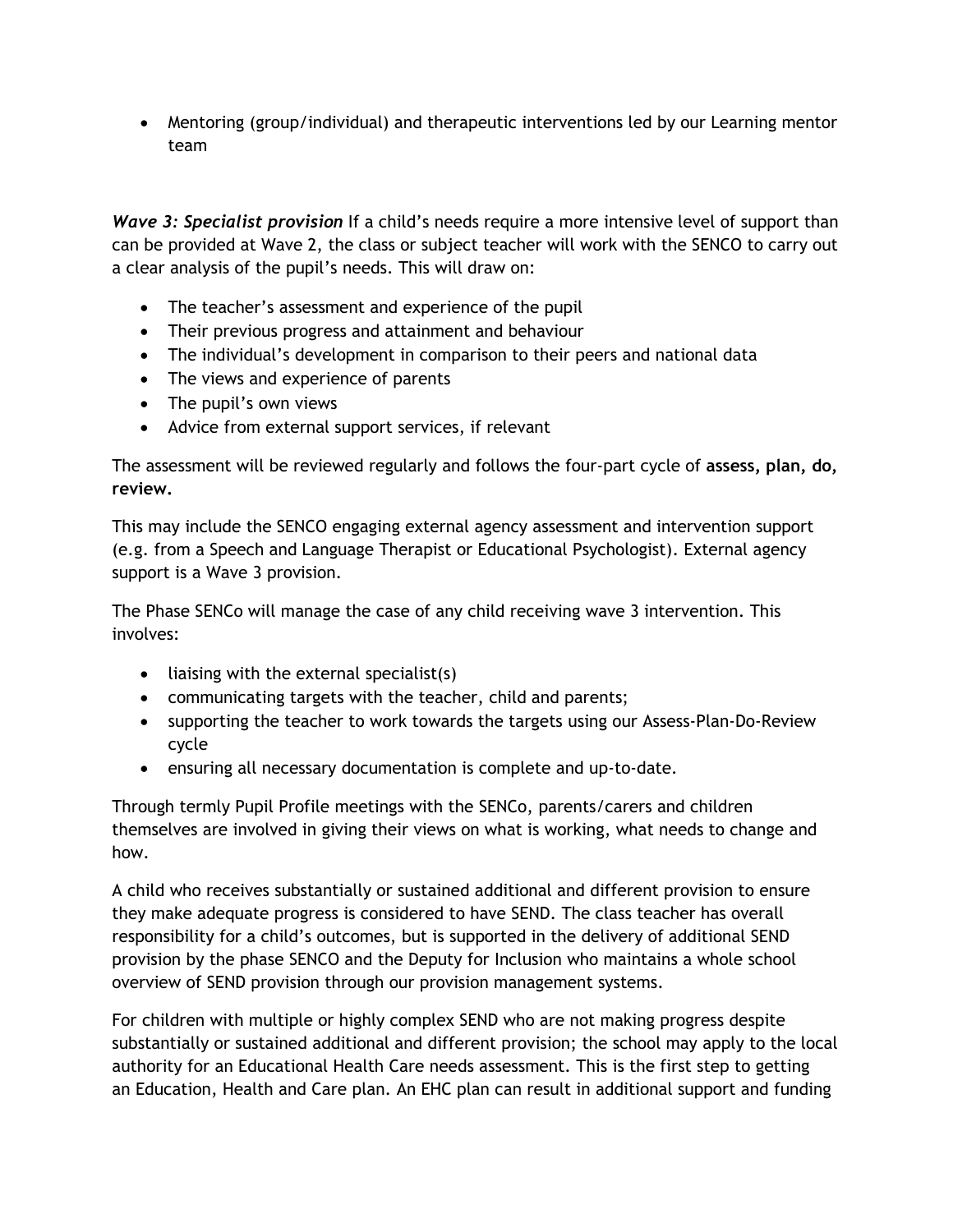for a child or young person with special educational needs. Parent/carers must be fully involved and supportive of this process for it to go ahead.

An EHC plan is a legal document that explains the extra help that will be given to meet a child's needs and how that help will support the child or young person to achieve what they want to in their life.

If a parent/carer would like to know more about EHCPs and whether application would be appropriate for their child, they should contact the relevant Phase SENCO.

#### **Managing the SEND Register**

Ivydale has a provision management system which tracks the children receiving intervention, how long for, the intended outcomes, baseline and expected levels of progress. For children receiving the highest level of provision we also use One Page Profiles to gather the views of the child and their family, identify appropriate targets and review progress against them. The aim of both is removing barriers to learning swiftly and effectively. The SENCO works with the class teacher to maintain the provision map, and with the child, family and teaching team to maintain the One Page Profile.

The teacher holds ultimate responsibility for evidencing progress according to the outcomes described in the provision map/One Page Profile. Our provision map and One Page Profiles are updated and reviewed termly.

#### **Criteria for coming off SEND Register**

The class teacher and SENCO ensure that the child no longer has SEND before deciding to remove them from the SEND register. This is done as part of our progress meeting, and parent teacher meetings. The SENCO or Deputy for Inclusion will inform the parent that the child is no longer receiving substantially different or additional provision. The class teacher must be confident that their needs may now be met through Wave 1 quality first teaching. Staff must make clear to parent/carers that the child will continue to receive personalised support where necessary.

#### **Monitoring and Evaluation of SEND**

The quality of provision we make for children with SEND is carefully monitored and evaluated. Scrutinies, learning walks, observations of interventions and individualised provision (as well as quality first teaching), analysis of progress data and so on, are all important aspects of how we monitor our practice.

We include parental views on the provision made through surveying parental opinion about their involvement, what we are doing well and where they see we could improve. The SEN link governor plays a key role in monitoring and evaluating provision for SEND and meets twice yearly with the Deputy for Inclusion to review the SEND action plan and related data with the aim of challenging us to do even better for our children with SEND.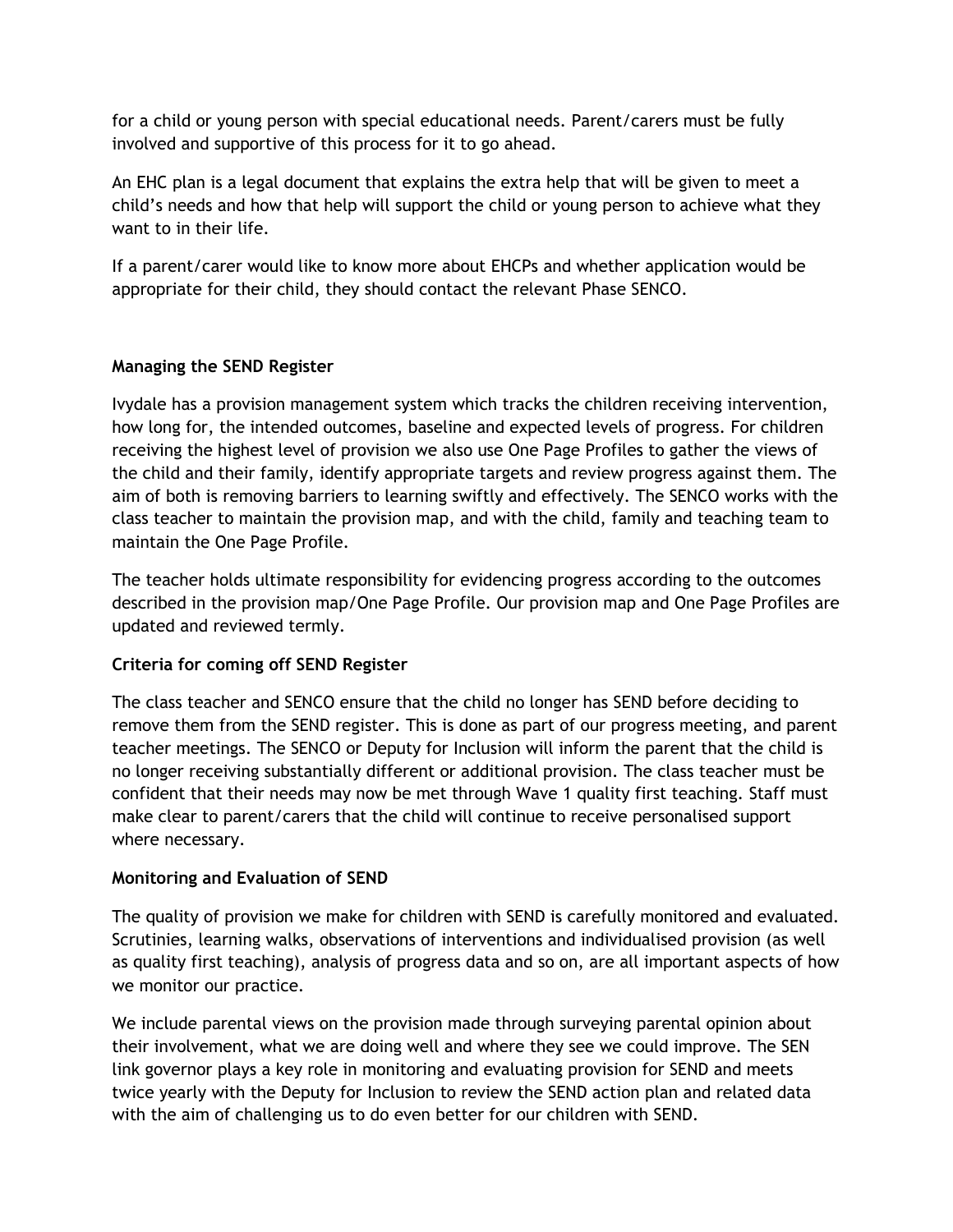#### **Training and Resources**

Ivydale's continuing professional development program is designed to maintain and develop the quality of teaching and ability to respond to the strengths and needs of all children. The training needs of staff are identified in a variety of ways: induction, NQT mentoring, Professional Learning Partnerships (observation and feedback, book scrutinies etc), and staff questionnaires. Some training is planned based on the needs of all staff (e.g. familiarising everyone working in the school with the new Code of Practice) and others based on the type of role they carry out/children with whom they work (e.g. TEACCH training for staff working closely with children with autism).

All teachers and support staff undertake induction on taking up a post at Ivydale this includes a meeting with the Deputy for Inclusion to explain the school's systems and structures in place for SEND. Handover conferences are held towards the end of the Summer term when teachers meet to discuss the needs of any individual children with whom they will be working. Phase SENCos ensure that the teachers in their phase are aware of the needs of the SEND children they teach.

#### **The Inclusion Team**

Ivydale's Inclusion team is managed by the Deputy for Inclusion. It contains three Phase SENCOs; our Pastoral manager and two learning mentors; our EAL specialist; an art therapist and speech and language therapist, specialist TAs, and Administrators. The school's Assistant Headteachers work closely with their phase's Inclusion team.

The team also draws on expertise provided by our local authority including the Early Help Team, Education Welfare, Autism Support Team, Child and Adolescent Mental Health Services and Educational Psychology.

#### **Reviewing the Policy**

The policy is kept under regular review; our appraisal and PLP systems provide frequent opportunities to monitor its implementation as well as areas that require development. There will be a formal review annually led by the Deputy for Inclusion; this will include the voice of children, parents/carers and staff.

#### **Storing and Managing Information**

SIMS is the main database for storing information about children. In line with GDPR regulation, case records are maintained for all children with SEND and are governed by our filing and record-keeping procedures, as well as the school's approach to Information Management.

#### **Dealing with Complaints**

We hope that every parent/carer is happy with what is in place for their child. If they have anything they are not sure about, or have a concern with, the first thing to do is always discuss this with the child's class teacher. In most instances, issues are resolved at this stage.